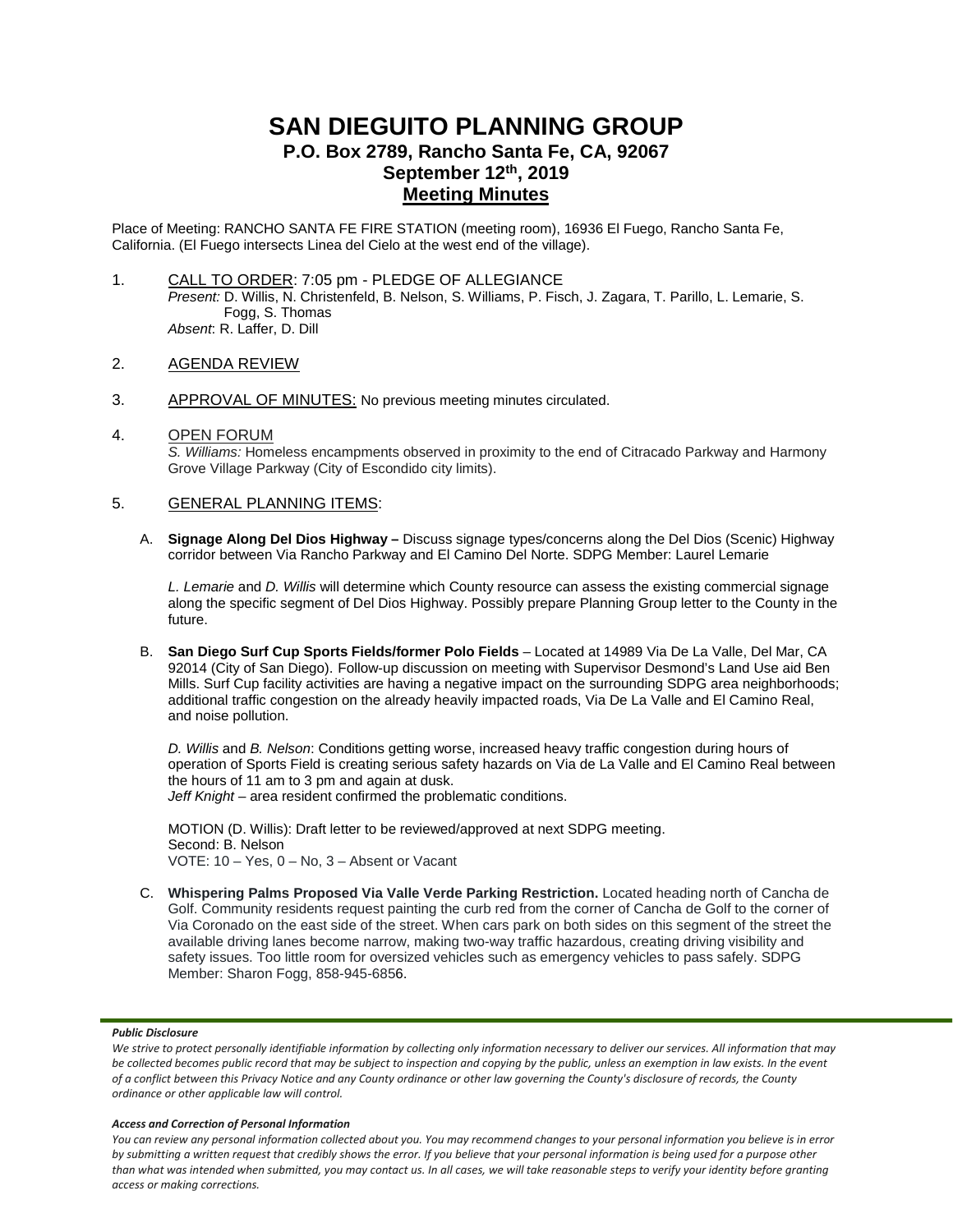Solicit Whispering Palms HOAs, the Villas and other impacted businesses/residences to support the red curb proposal. Reach out to the Fire Department for support as well. Report back at next meeting.

- D. **2019-2020 Parks Land Dedication Ordinance (PLDO) Priority List** County Parks and Recreation Department is requesting SDPG's input of priority recommendations for the planning group area. Initiate discussions at tonight's meeting. SDPG Member: Doug Dill, 760-420-7909. *Continue to October 2019 SDPG Meeting*
- E. **Request for Parking Restrictions in Vicinity of Del Norte High School** Residents surrounding this 4S Ranch high school are impacted daily by students, parents, school employees that are unable to park on site and occupy the surrounding residential streets to park during school hours. Initial discussions at tonight's meeting. Possible 4S resident in attendance to provide overview of the situation. SDPG Member: Phil Fisch, 858-592-6758.

*Patrick Toep* – 4S resident spoke on the current overflow parking spilling over on residential streets surrounding Del Norte H.S. when the school is in operation. *P. Fisch*: Recommend resident representative contact the County Supervisor and the Poway Unified School District.

## 6. MAJOR PROJECTS AND LAND USE ITEMS:

- A. **PDS2018-VAC-18-003 Vacation - Open Space**. 4.66 acre lot with an existing residence at 20445 Fortuna del Sur, Elfin Forest, CA 92029, APN: 679-090-19, closest cross street: Seaquest Trail. Owner: Todd Frank, 760-822-4360; Applicant's Representative: Rob Russell (Accurate Land Survey), 619-445-0110; County PDS Planner: Nicolas Gustafson, 858-495-5351; SDPG Member: Doug Dill, 760-420-7909. *Continue to October 2019 SDPG Meeting*
- B. **PDS2019-AD-19-014 Administrative Permit** Oversized proposed pool house; 26'-9 1/8" height (limit: 24'), accessory building 5% over 4000 square foot limit. Located at 16541 Rambla de Las Flores, Rancho Santa Fe, APN: 268-040-0800. Applicant Contact: Mike Perkett, 951-265-1618; PDS Planner: Tabina Tonekaboni, 858-495-5418; SDPG Member(s): Laurel LaMarie, 858-756-2835/Beth Nelson, 858-353-5773.

Mike Perkett (applicant) – Proposed addition is at 26' 9.125" high vs. County maximum of 24'. Located on a slope, County identifies it as 1' 9" over height limit.

MOTION (L. Lemarie): Recommend approval with one condition; adding a leach line. Second: S. Williams VOTE: 10 – Yes, 0 – No, 3 – Absent or Vacant

C. **PDS2019-STP-14-014W1 Site Plan Modification.** Application for a Minor Deviation Modification to change the existing use/building by less than 10% for and accessory dwelling unit. Located at 16783 Santa Fe Knolls Lane (at Artesian Rd), San Diego, CA 92127; APN 269-100-56-00. Applicant: Thomas Sutton, 858- 776-7537; PDS Planner: Hunter McDonald, 858-495-5330; SDPG Member: Phil Fisch, 858-592-6758.

Tom Sutton (applicant) – provided overview requested for modification.

MOTION (P. Fisch): Recommend Approval as Presented Second: L. Lemarie VOTE: 10 – Yes, 0 – No, 3 – Absent or Vacant

## 7. ADMINISTRATIVE MATTERS:

## **A.** Community Reports (None)

## *Public Disclosure*

#### *Access and Correction of Personal Information*

*You can review any personal information collected about you. You may recommend changes to your personal information you believe is in error by submitting a written request that credibly shows the error. If you believe that your personal information is being used for a purpose other than what was intended when submitted, you may contact us. In all cases, we will take reasonable steps to verify your identity before granting access or making corrections.*

We strive to protect personally identifiable information by collecting only information necessary to deliver our services. All information that may *be collected becomes public record that may be subject to inspection and copying by the public, unless an exemption in law exists. In the event of a conflict between this Privacy Notice and any County ordinance or other law governing the County's disclosure of records, the County ordinance or other applicable law will control.*